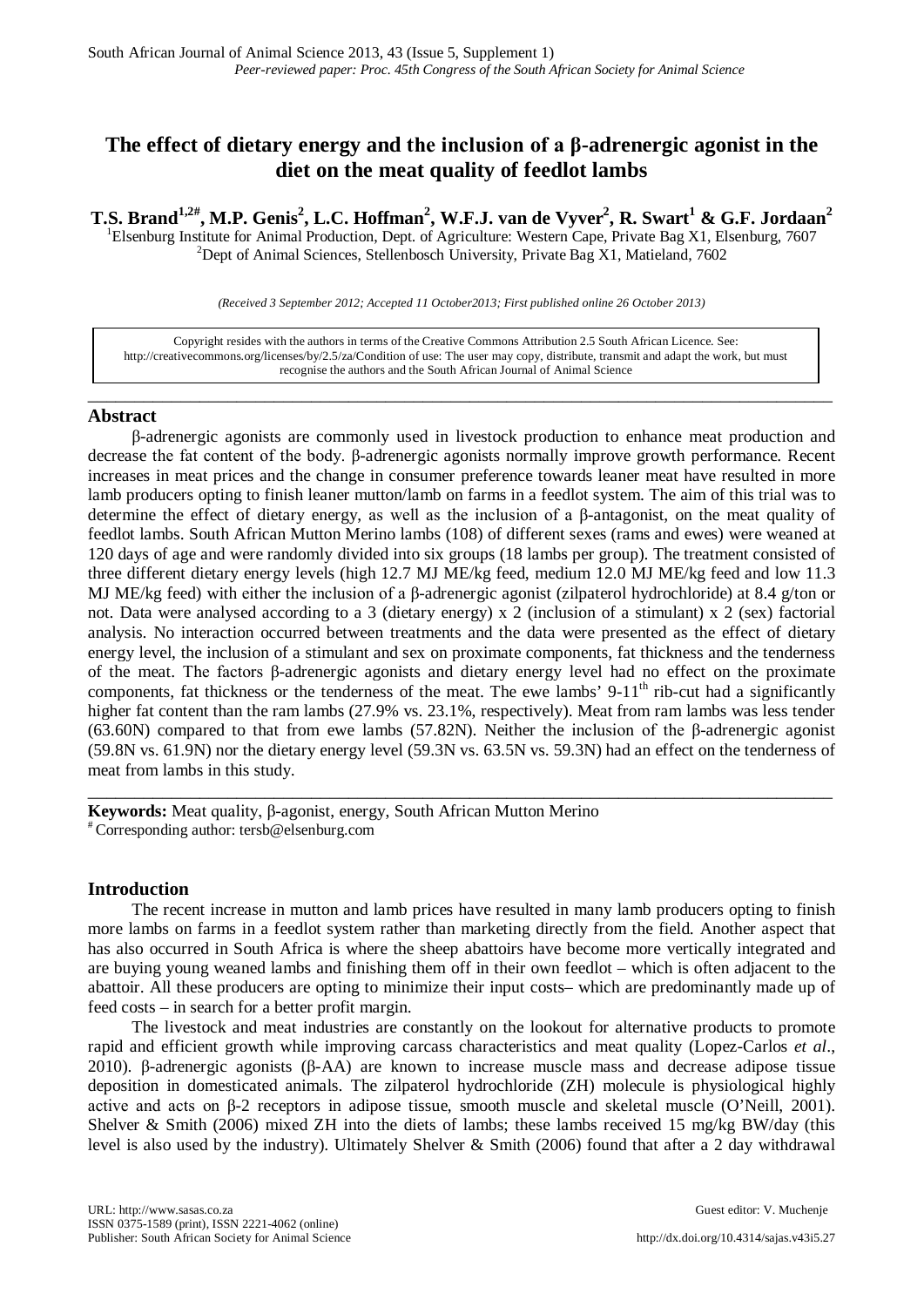period (or longer) an average of 5% of the initial ZH concentration included in the diet was present in the edible tissue. As little data is available on the use of β-AA under South African sheep feedlot conditions, the aim of this trial was therefore to determine the effect of dietary energy as well as the inclusion of a β-antagonist on the meat quality of feedlot lambs.

## **Material and Methods**

Lambs used in this trial were from Langgewens Experimental Farm, Western Cape, South Africa. South African Mutton Merino (SAMM) lambs (108) of different sexes (rams and ewes) were weaned at 120 days of age. These lambs were transported to Elsenburg Experimental Farm, Western Cape, South Africa, where they were vaccinated against pulpy kidney. The lambs were housed in pens (2 lambs/pen; the size of the pens are within the norm described by animal welfare guidelines; (177 cm x 117 cm). Lambs were randomly divided into six groups (18 lambs/group). The treatments consisted of three different diets (Table 1) consisting of three energy densities: diet 1 (11.3 MJ ME/kg as is basis), diet 2 (12.0 MJ ME/kg as is basis) and diet 3 (12.7 MJ ME/kg as is basis) which included either the inclusion of a β-adrenergic agonist (β-AA) at 8.5 g/ton or not (Figure 1). The lambs were fed in the feedlot for a period of approximately 6 weeks (40 days).

|                                             | Diets $%$ (as is)                      |                                        |                                        |  |
|---------------------------------------------|----------------------------------------|----------------------------------------|----------------------------------------|--|
| <b>Ingredients</b>                          | $%$ Diet 1<br>(11.3 MJ ME/kg)<br>feed) | $%$ Diet 2<br>(12.0 MJ ME/kg)<br>feed) | $%$ Diet 3<br>(12.7 MJ ME/kg)<br>feed) |  |
| Maize                                       | 44.30                                  | 54.90                                  | 65.50                                  |  |
| Lucerne                                     | 40.00                                  | 25.90                                  | 11.80                                  |  |
| Cottonseed oilcake                          | 8.00                                   | 11.45                                  | 14.89                                  |  |
| Molasses powder                             | 2.50                                   | 2.50                                   | 2.50                                   |  |
| Salt (NaCl)                                 | 1.00                                   | 1.00                                   | 1.00                                   |  |
| Bicarbonate of soda                         | 1.00                                   | 1.00                                   | 1.00                                   |  |
| Ammonium chloride                           | 1.00                                   | 1.00                                   | 1.00                                   |  |
| Limestone                                   | 0.90                                   | 1.10                                   | 1.30                                   |  |
| Urea                                        | 0.50                                   | 0.50                                   | 0.50                                   |  |
| <b>MCP</b>                                  | 0.34                                   | 0.18                                   | 0.02                                   |  |
| Vit & Min "Premix"                          | 0.25                                   | 0.25                                   | 0.25                                   |  |
| Sulphur                                     | 0.20                                   | 0.20                                   | 0.20                                   |  |
| Growth promoters (Stafax, Tauratec & Tylon) | 0.02                                   | 0.02                                   | 0.02                                   |  |
| Total                                       | 100                                    | 100                                    | 100                                    |  |

**Table 1** Composition of the feedlot diets fed to lambs containing different dietary energy levels

Fresh, clean water was provided daily and feed were provided *ad libitum* to the lambs. Lambs and feed refusals were weighed weekly. The lambs were sheared before they were slaughtered after approximately 6 weeks in the feedlot. Lambs were weighted prior to transport to the abattoir from Elsenburg Experimental Farm. The lambs were slaughtered at a weight ( $\pm 54$  kg) higher than the average commercial weight ( $\pm 40$  kg) at which this breed is normally slaughtered so as to determine the effect of the β-AA. A registered sheep abattoir (Roelcor, Malmesbury, Western Cape, South Africa) was used to slaughter the lambs, using standard South African techniques. The cold carcasses weights were obtained two days after slaughter to calculate the dressing percentage of the lambs.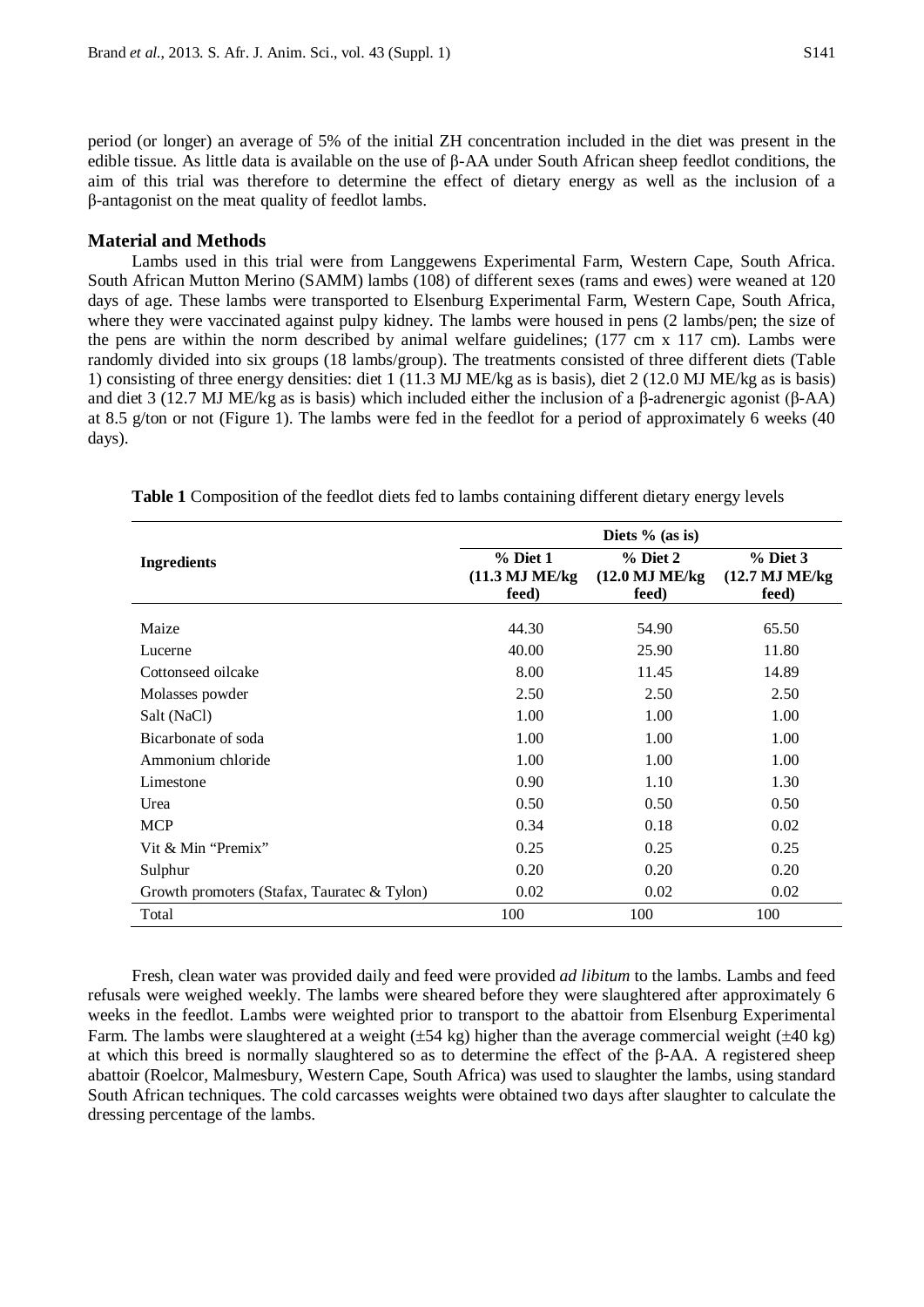



**Figure 1** Schematic presentation of trial.

On the day of slaughter the muscle, *longissimus dorsi* (LD), with the subcutaneous fat (SCF) was removed from the 3-rib-cut  $(9-11<sup>th</sup>$  rib), vacuum sealed and frozen until further analyses. The LD was cut up in 1.5 x 1.5 cm thick slices. The colour, drip loss and cooking loss were measured on these slices. The combined rest of the LD and SCF was homogenised for proximate chemical analyses, using standard laboratory techniques (AOAC, 2002). The cooked slice (cooked for one hour at 80 °C) that was used for the determination of cooking loss was used to determine the tenderness of the meat. Meat tenderness was measured by means of the Warner-Bratzler (three cylindrical core samples of 1.27 cm diameter) shear force using standard parameters (Safari *et al*., 2001).

A digital calliper was used to measure the thickness of the subcutaneous fat on the LD muscle on both the caudal and cranial side of the 3-rib cut, 2 cm in from the midline.

The experiment consisted of a completely randomised design with six treatments (dietary energy level with either the inclusion or absence of a β-AA. The treatment design was a 3 x 2 x 2 factorial with dietary energy level (low, medium and high), the provision of a  $\beta$ -AA (included or absent) and sex (rams and ewes) as the main factors.

A factorial analysis of variances was performed on the data using SAS for windows version 9.1.3 Proc GLM (SAS, 2000), whereas normality was tested with the Shapiro-Wilk test (Shapiro & Wilk, 1965). Outliners were removed, which caused deviations from normality, before the final analyses. Student's t-Least Significant Differences (LSD) was calculated at the 5% significance level to compare treatment means.

#### **Results and Discussion**

No interaction occurred between the treatments and the data is presented as the effect of dietary energy (low, medium and high), β-agonist (provided in the diet or not) and sex (rams and ewes) on the fat thickness, percentage of moisture, protein, fat and ash in the meat as well as the tenderness of the meat.

An increase in dietary energy level has been noted to result in an increase in fat deposition (Summers *et al*., 1978; Ebrahimi *et al*., 2007). However, the meat fat levels (thickness and chemically determined) of the SAMM were not affected by the different dietary energy levels (Table 2). Similarly, dietary energy levels had no influence on meat tenderness (Table 2). None of the other proximate components (protein, moisture and ash percentages), nor the thickness of the fat was influenced by the different dietary energy levels.

Although β-agonists have been reported to cause tougher meat (Kretchmar *et al*., 1990; Wheeler & Koohmaraie, 1992), the growth stimulant had no effect in this trial (Table 3). Tenderness of meat is a major factor contributing to the eating quality and consumer preference (Hopkins & Fogarty, 1998; Safari *et al*., 2001). The use of a β-agonist normally decreases adipose tissue and increases skeletal muscle deposition (Mersmann, 1998; 2002; Lopez-Carlos *et al*., 2010). There was, however, no difference in the fat content of the meat between the groups that received the β-AA and those that did not (Table 3). This could be contributed to the fact that there were very small differences in the energy content of the diet (11.3 MJ ME/kg as is vs. 12.0 MJ ME/kg as is vs. 12.7 MJ ME/kg as is).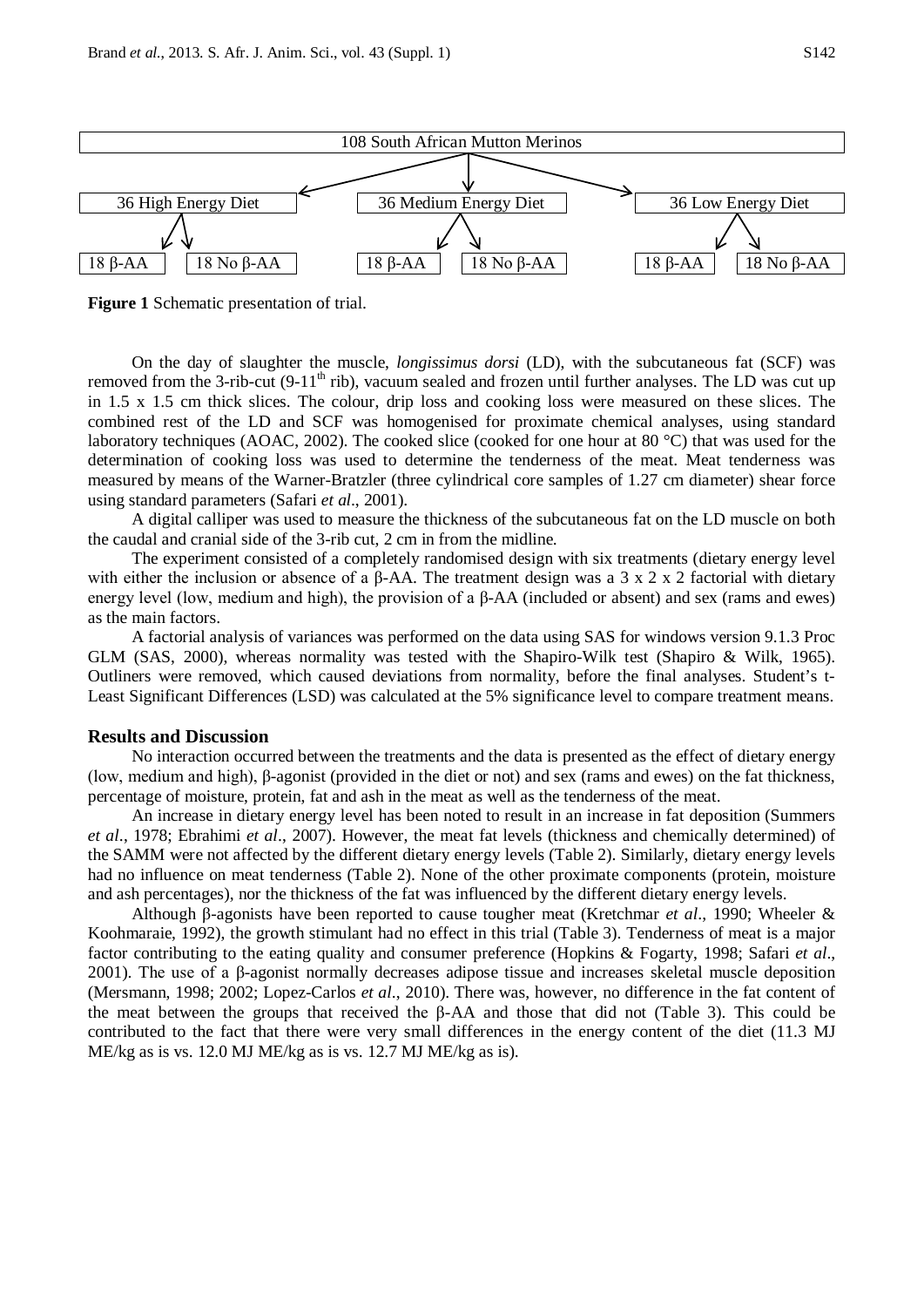| <b>Parameters</b>          | <b>Energy levels</b>    |                         |                    |
|----------------------------|-------------------------|-------------------------|--------------------|
|                            | Low                     | <b>Medium</b>           | High               |
| Drip loss $(\%)$           | $0.77^{\rm a} \pm 0.04$ | $0.83^a \pm 0.04$       | $0.80^a \pm 0.04$  |
| Cooking loss $(\%)$        | $17.32^a \pm 0.83$      | $17.11^a \pm 0.84$      | $16.61^a \pm 0.83$ |
| $L^*$                      | $36.19^a \pm 0.48$      | $35.24^a \pm 0.50$      | $36.89^a \pm 0.49$ |
| $a^*$                      | $12.81^a \pm 0.26$      | $13.64^a \pm 0.26$      | $13.41^a \pm 0.26$ |
| $h^*$                      | $10.79^a \pm 0.28$      | $10.51^a \pm 0.29$      | $11.00^a \pm 0.29$ |
| Tenderness (N)             | $63.50^a \pm 1.93$      | $59.31^a \pm 1.99$      | $59.33^a \pm 1.95$ |
| Fat thickness caudal (mm)  | $7.55^a \pm 0.43$       | $8.61^a \pm 0.44$       | $8.15^a \pm 0.43$  |
| Fat thickness cranial (mm) | $8.53^a \pm 0.50$       | $7.57^{\rm a} \pm 0.51$ | $8.28^a \pm 0.50$  |
| Moisture $(\%)$            | $56.4^a \pm 1.19$       | $57.9^a \pm 1.23$       | $55.6^a \pm 1.21$  |
| Protein $(\%)$             | $14.4^a \pm 1.08$       | $12.4^a \pm 1.12$       | $12.9^a \pm 1.10$  |
| Fat $(\%)$                 | $24.0^a \pm 1.57$       | $24.9^a \pm 1.62$       | $27.6^a \pm 1.59$  |
| Ash $(\%)$                 | $1.7^{\rm a} \pm 0.32$  | $2.7^{\rm a} \pm 0.33$  | $2.1^a \pm 0.33$   |

Table 2 Least square means (±s.e.) depicting the effect of dietary energy on meat quality of SA Mutton Merinos fattened off in a feedlot

<sup>a,b</sup> Row means with different superscripts differ significantly ( $P \le 0.05$ ).

|                                   |  | <b>Table 3</b> Least square means ( $\pm$ s.e.) depicting the effect of the inclusion of the $\beta$ -agonist on the meat quality |  |
|-----------------------------------|--|-----------------------------------------------------------------------------------------------------------------------------------|--|
| of SA Mutton Merino feedlot lambs |  |                                                                                                                                   |  |

| <b>Parameters</b>          | $\beta$ -agonist         |                        |  |
|----------------------------|--------------------------|------------------------|--|
|                            | <b>Absent</b>            | <b>Included</b>        |  |
| Drip loss $(\%)$           | $0.8^a \pm 0.03$         | $0.8^a \pm 0.04$       |  |
| Cooking loss $(\%)$        | $17.4^a \pm 0.68$        | $16.7^a \pm 0.68$      |  |
| $I^*$                      | $36.59^a \pm 0.40$       | $35.63 \pm 0.40$       |  |
| $a^*$                      | $13.49^a \pm 0.21$       | $13.09^a \pm 0.21$     |  |
| $h^*$                      | $10.97^{\rm a} \pm 0.23$ | $10.57^{\rm a}$ ± 0.23 |  |
| Tenderness (N)             | $59.84^{\circ} \pm 1.58$ | $61.58^a \pm 1.60$     |  |
| Fat thickness caudal (mm)  | $8.46^a \pm 0.35$        | $7.75^a \pm 0.35$      |  |
| Fat thickness cranial (mm) | $8.36^a \pm 0.41$        | $7.89^a \pm 0.41$      |  |
| Moisture $(\%)$            | $56.8^a \pm 0.98$        | $56.4^a \pm 0.99$      |  |
| Protein $(\%)$             | $13.8^a \pm 0.89$        | $12.6^a \pm 0.90$      |  |
| Fat $(\%)$                 | $24.8^a \pm 1.29$        | $26.2^a \pm 1.30$      |  |
| Ash $(\%)$                 | $2.5^a \pm 0.26$         | $1.8^a \pm 0.27$       |  |

<sup>a,b</sup> Row means with different superscripts differ significantly ( $P \le 0.05$ ).

Meat quality and a number of production factors are influenced by the sex of the lamb (Rodriguez *et al*., 2008). In this study it was found that sex did indeed affect fat thickness, moisture-, protein-, lipid-, ash percentage as well as the tenderness of the meat (Table 4). The meat from ewe lambs was significantly fatter  $\overline{(P<0.05)}$  than rams' meat. Kirton *et al.* (1995) noted that ewe lambs deposit more total carcass fat and have larger individual fat depots when compared to ram lambs at the same age. According to Butterfield (1988), rams mature slower than ewes, while ewes fatten up earlier than the rams; the different maturation rate of the sexes influence the growth curves significantly (Crouse *et al*., 1981). Tejeda *et al.* (2008) concluded that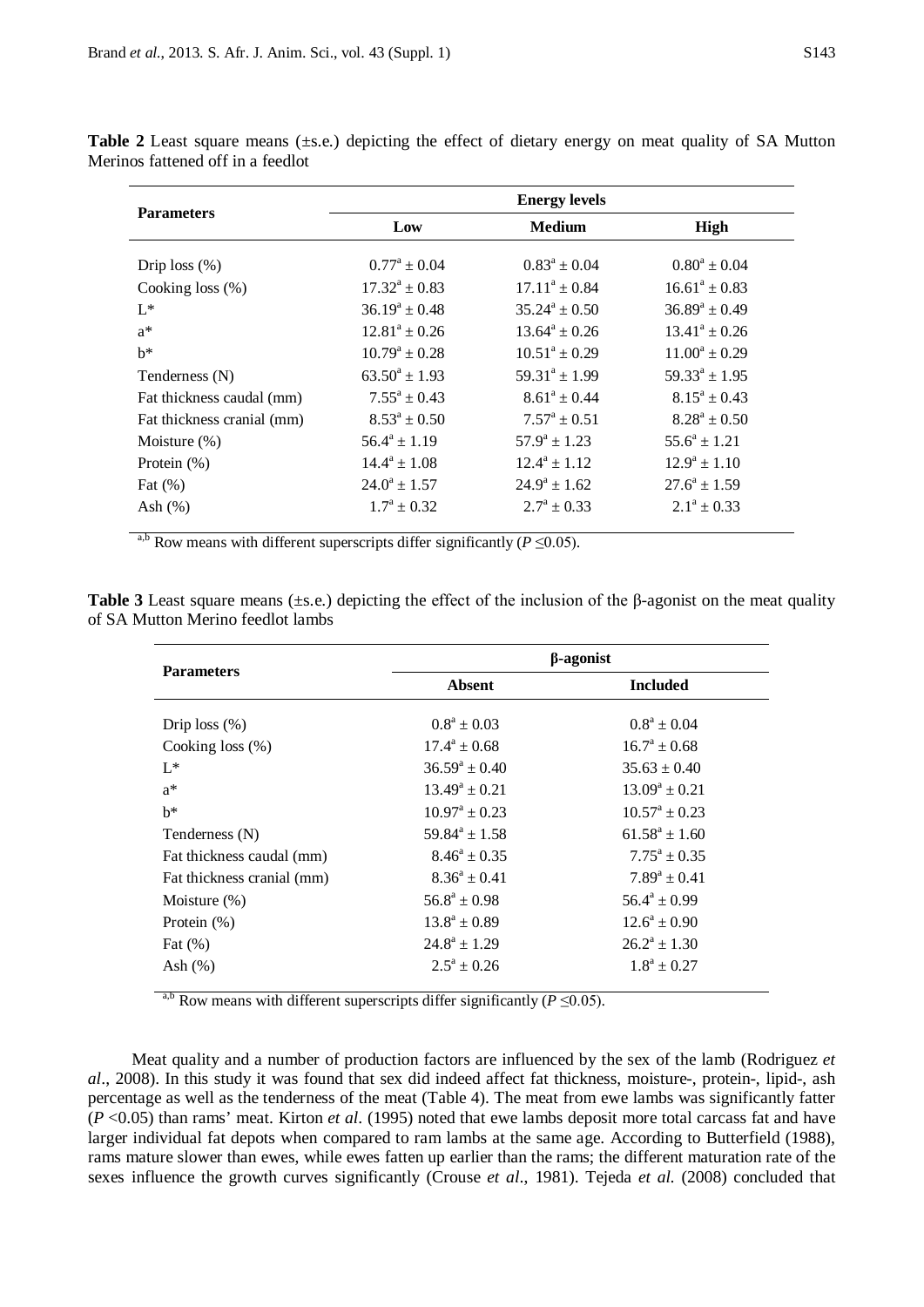meat from heavier lambs (less tender and more intense flavour) is considered to have lower quality than light lambs; fat is the source of flavour in meat (Thu, 2006). Johnson *et al*. (2005) also confirmed that the meat from ram lambs had higher shear values compared to ewe lambs, thus the meat from ram lambs is less tender than that from ewe lambs.

The ewe lambs had an average of 0.80 mm thicker SCF on the LD muscle than the ram lambs, whereas the ram lambs had a higher protein content than the ewe lambs.

|                            | <b>Sex</b>               |                          |  |
|----------------------------|--------------------------|--------------------------|--|
| <b>Physical Parameters</b> | Ewe                      | Ram                      |  |
| Drip loss $(\%)$           | $0.80^a + 0.04$          | $0.79^a \pm 0.03$        |  |
| Cooking loss $(\% )$       | $16.32^a \pm 0.71$       | $17.71 \pm 0.65$         |  |
| $L^*$                      | $35.92^{\rm a} \pm 0.43$ | $36.29^a \pm 0.39$       |  |
| $a^*$                      | $13.49^a \pm 0.22$       | $13.09^a \pm 0.20$       |  |
| $h^*$                      | $11.07^{\rm a} \pm 0.25$ | $10.47^{\rm a} \pm 0.23$ |  |
| Tenderness (N)             | $57.82^a \pm 1.69$       | $63.60^b \pm 1.54$       |  |
| Fat thickness caudal (mm)  | $8.47^{\rm a} \pm 0.37$  | $7.74 \pm 0.34$          |  |
| Fat thickness cranial (mm) | $8.58^a \pm 0.43$        | $7.68^a \pm 0.40$        |  |
| Moisture $(\%)$            | $54.2^a \pm 1.04$        | $59.0^b \pm 0.95$        |  |
| Protein $(\%)$             | $12.8^a \pm 0.95$        | $13.7^{\rm a} \pm 0.87$  |  |
| Fat $(\%)$                 | $27.9^a \pm 1.38$        | $23.1^b \pm 1.26$        |  |
| Ash $(\%)$                 | $2.4^a \pm 0.28$         | $2.0^a \pm 0.26$         |  |

**Table 4** Least square means (±s.e.) depicting the effect of gender on the meat quality of SA Mutton Merino feedlot lambs

<sup>a,b</sup> Row means with different superscripts differ significantly ( $P \le 0.05$ ).

## **Conclusion**

It was hypothesised that the meat from lambs receiving a high energy level diet would contain a higher fat percentage than lambs receiving a low energy level diet; however, no difference was found between the fat percentages of the lambs fed different dietary energy levels. The quality of the meat of the ewe lambs was better than the quality of the ram lambs in terms of their tenderness. On the other hand, the meat of the ewe lambs had a thicker SCF as well as a higher fat content in the 9-11<sup>th</sup> rib-cut than the meat of ram lambs.

It was also hypothesised that the meat from the lambs that received the β-AA would be tougher than the meat from the lambs that did not receive the β-AA. However, no difference was found as pertaining to the tenderness of the lambs.

#### **References**

AOAC International, 2002. Official methods of analysis  $17<sup>th</sup>$  ed. Arlington, Virginia USA.

- Butterfield, R.M., 1988. New Concepts of Sheep Growth. Australia: Department of Veterinary Anatomy University of Sydney, Australia.
- Crouse, J.D., Busboom, J.M. & Johnson, B.J., 2010. Perspective on the application of zilpaterol hydrochloride in the United States beef industry. J. Anim. Sci. 88, 2825-2828.
- Ebrahimi, R., Ahmadi, H.R., Zamiri, M.J. & Rowghani, E., 2007. Effect of energy and protein levels on feedlot performance and carcass characteristics of Mehraban ram lambs. Pakistan J. Bio. Sci. 10, 1679-1684.
- Hopkins, D.L. & Fogarty, N.M., 1998. Diverse lamb genotypes 2.Meat pH, colour and tenderness. Meat Sci. 49, 477-488.